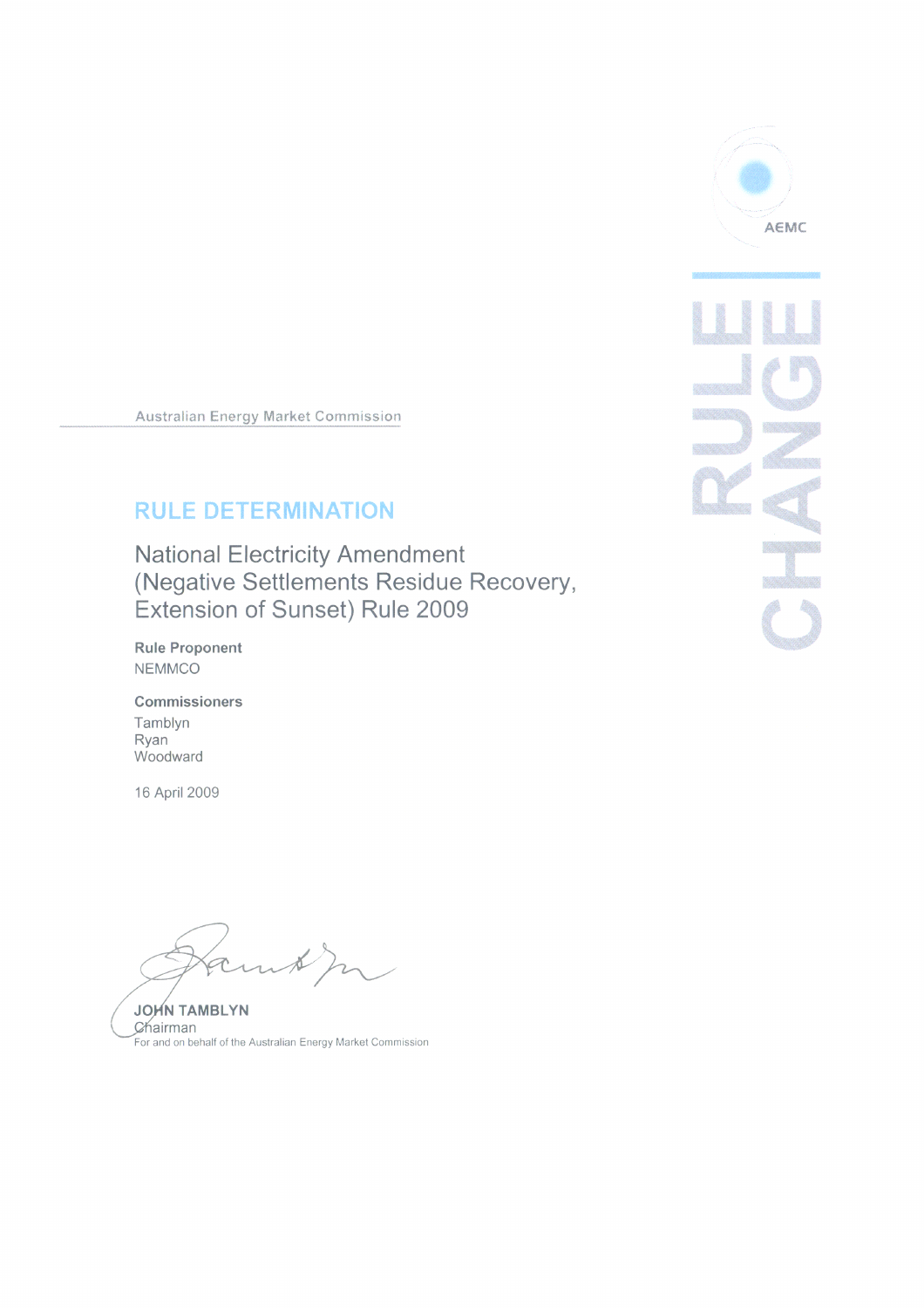## **Inquiries**

The Australian Energy Market Commission PO Box A2449 Sydney South NSW 1235

**E:** aemc@aemc.gov.au

**T:** (02) 8296 7800 **F:** (02) 8296 7899

## **Citation**

AEMC 2009, *Negative Settlements Residue Recovery, Extension of Sunset*, Final Rule Determination, 16 April 2009, Sydney

## **About the AEMC**

The Council of Australian Governments, through its Ministerial Council on Energy, established the Australian Energy Market Commission (AEMC) in July 2005 to be the Rule maker for national energy markets. The AEMC is currently responsible for Rules and policy advice covering the National Electricity Market and elements of natural gas markets. It is a statutory authority. Our key responsibilities are to consider Rule change proposals, conduct energy market reviews and provide policy advice to the Ministerial Council as requested, or on AEMC initiative.

This work is copyright. The Copyright Act 1968 permits fair dealing for study, research, news reporting, criticism and review. Selected passages, tables or diagrams may be reproduced for such purposes provided acknowledgement of the source is included.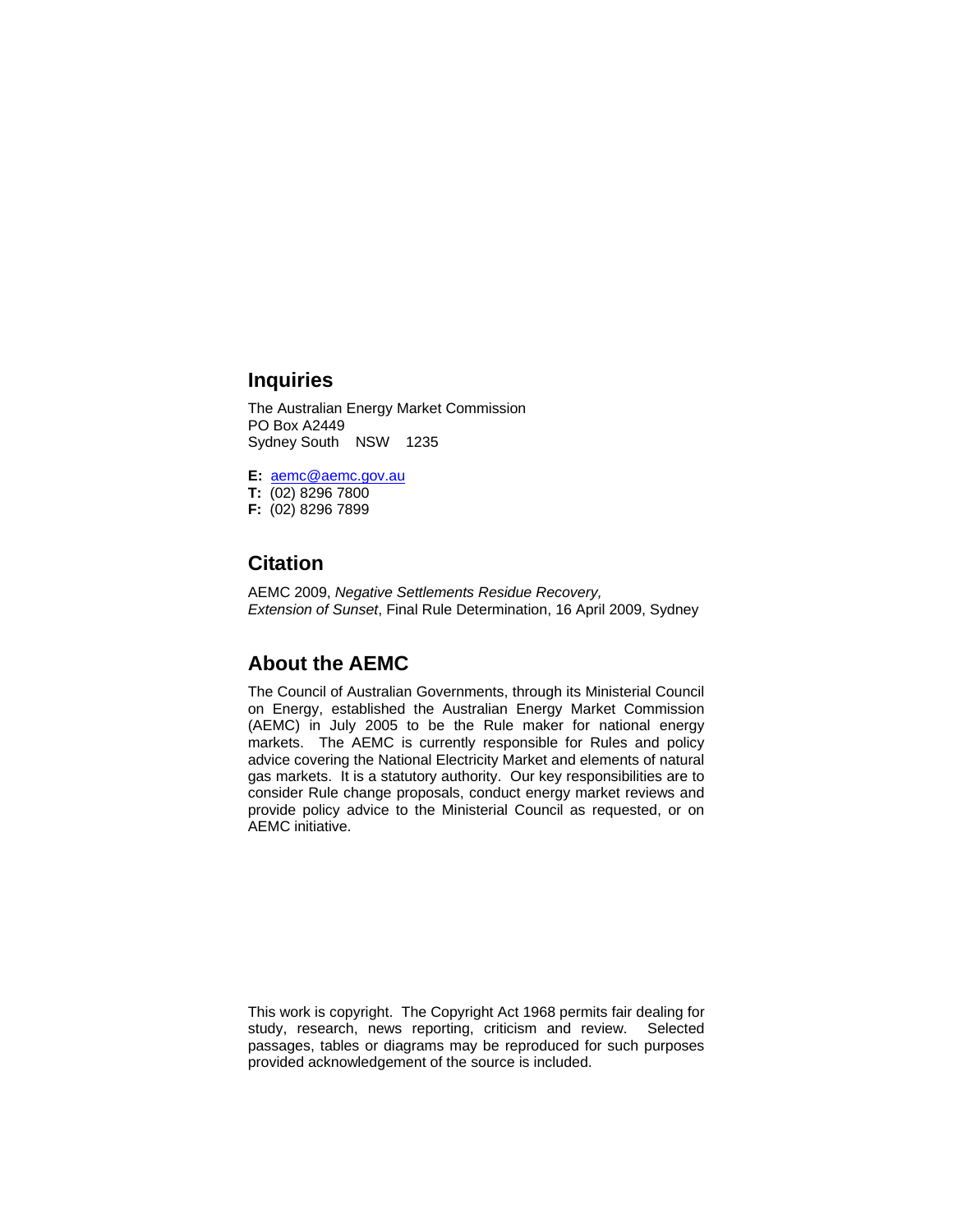## **Contents**

| 1              |  |     |                                                      |  |
|----------------|--|-----|------------------------------------------------------|--|
|                |  | 1.1 |                                                      |  |
|                |  | 1.2 | Problem to be addressed by the Rule Change Proposal1 |  |
|                |  | 1.3 |                                                      |  |
|                |  | 1.4 |                                                      |  |
| $\overline{2}$ |  |     |                                                      |  |
|                |  | 2.1 |                                                      |  |
|                |  | 2.2 |                                                      |  |
|                |  | 2.3 |                                                      |  |
| 3              |  |     |                                                      |  |
|                |  | 3.1 |                                                      |  |
|                |  | 3.2 |                                                      |  |
|                |  | 3.3 |                                                      |  |
|                |  | 3.4 |                                                      |  |
|                |  | 3.5 |                                                      |  |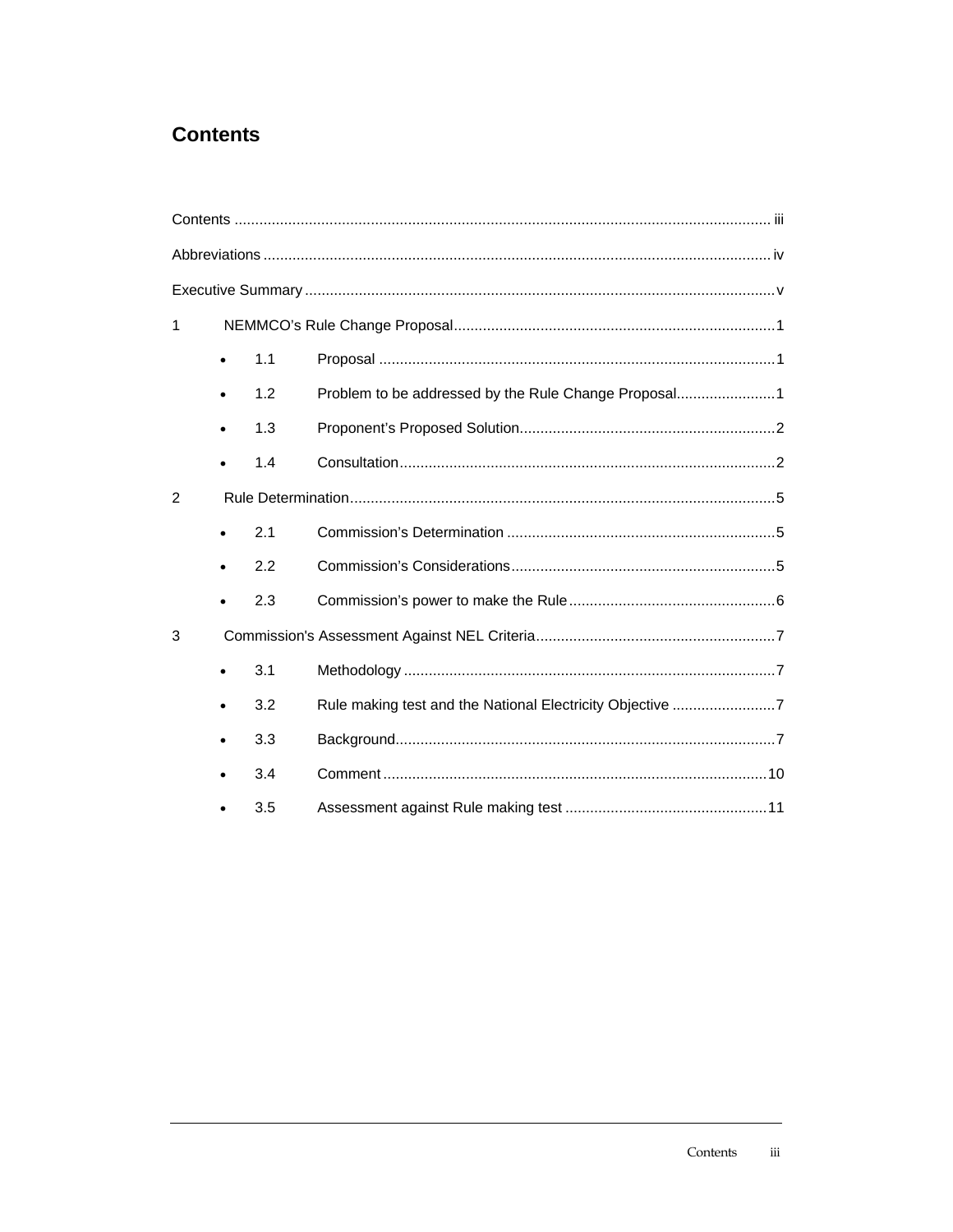# **Abbreviations**

| <b>AEMC</b>   | <b>Australian Energy Market Commission</b>         |
|---------------|----------------------------------------------------|
| <b>CMR</b>    | <b>Congestion Management Review</b>                |
| Commission    | See AEMC                                           |
| <b>IRSR</b>   | Inter-Regional Settlements Residue                 |
| <b>MCE</b>    | Ministerial Council on Energy                      |
| <b>NEL</b>    | National Electricity Law                           |
| <b>NEM</b>    | <b>National Electricity Market</b>                 |
| <b>NEMMCO</b> | National Electricity Market Management Company Ltd |
| <b>NEO</b>    | <b>National Electricity Objective</b>              |
| Rules         | <b>National Electricity Rules</b>                  |
| SR A          | <b>Settlements Residue Auction</b>                 |
| <b>SRC</b>    | Settlement Residue Committee                       |

iv Final Rule Determination - Negative Settlements Residue Recovery, Extension of Sunset Rule proposal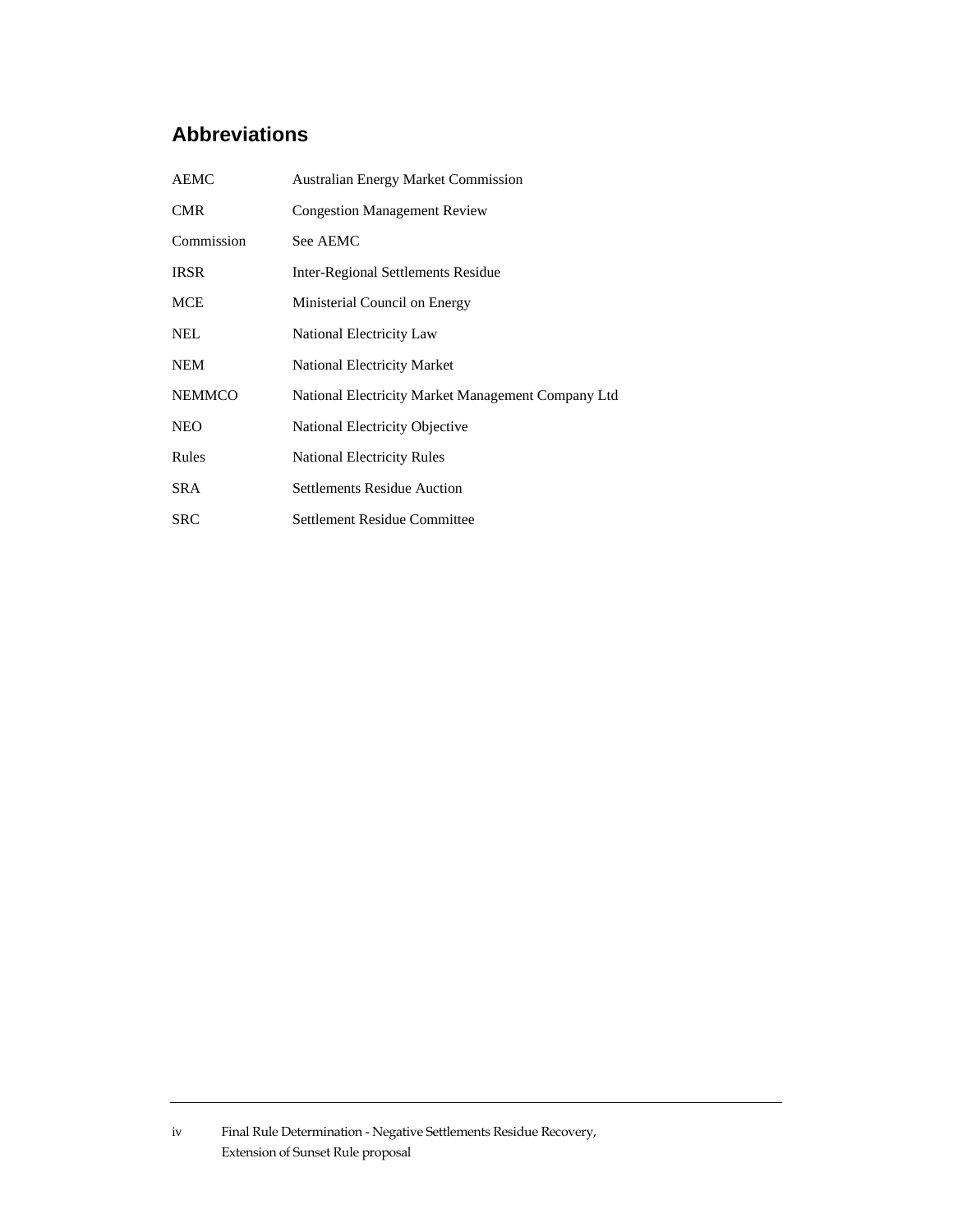## **Executive Summary**

On 23 February 2009 the Australian Energy Market Commission (Commission) received a Rule Change proposal from NEMMCO entitled "Extension of Sunset for the Recovery of Accrued Negative Settlement Residue" (Rule Change Proposal).

In the Rule Change Proposal NEMMCO requested that the Commission consider extending the savings and transitional Rule regarding the National Electricity Amendment (Negative Inter-Regional Settlements Residue) Rule 2006 (2006 Rule). NEMMCO proposed that the sunset date applicable to the current mechanism for recovery of negative settlement residues be extended by one year to 30 June 2010.

The Commission decided to expedite the Rule Change Proposal under section 96 of the National Electricity Law as it considered that the proposed Rule would be unlikely to have a significant effect on the national electricity market, because it proposes to extend the existing arrangements as a transitional measure. No objections to the expedited process were received. No submissions on the Rule Change Proposal were received.

In accordance with section 102 of the NEL the Commission has made and published this Rule determination. In accordance with section 103 of the NEL the Commission has made the National Electricity Amendment (Negative Settlements Residue Recovery, Extension of Sunset) Rule 2009 (Rule as Made) in the manner proposed by NEMMCO.

The Rule as Made will commence on 16 April 2009.

The Commission is satisfied that the Rule as Made will, or is likely to, contribute to the achievement of the NEO. The Rule as Made satisfies the Rule making test because it:

- avoids inefficiencies that would arise from reverting to the old recovery mechanism of auction fees before the Commission makes a determination on whether to make the MCE's proposed National Electricity Amendment (Negative Inter-regional Settlement Residue Amounts) Rule 2009; and
- promotes clarity, certainty and a smooth transition between the current and any alternative IRSR recovery mechanism, thereby promoting efficient investment in, and efficient operation and use of, electricity services for the long term interests of consumers.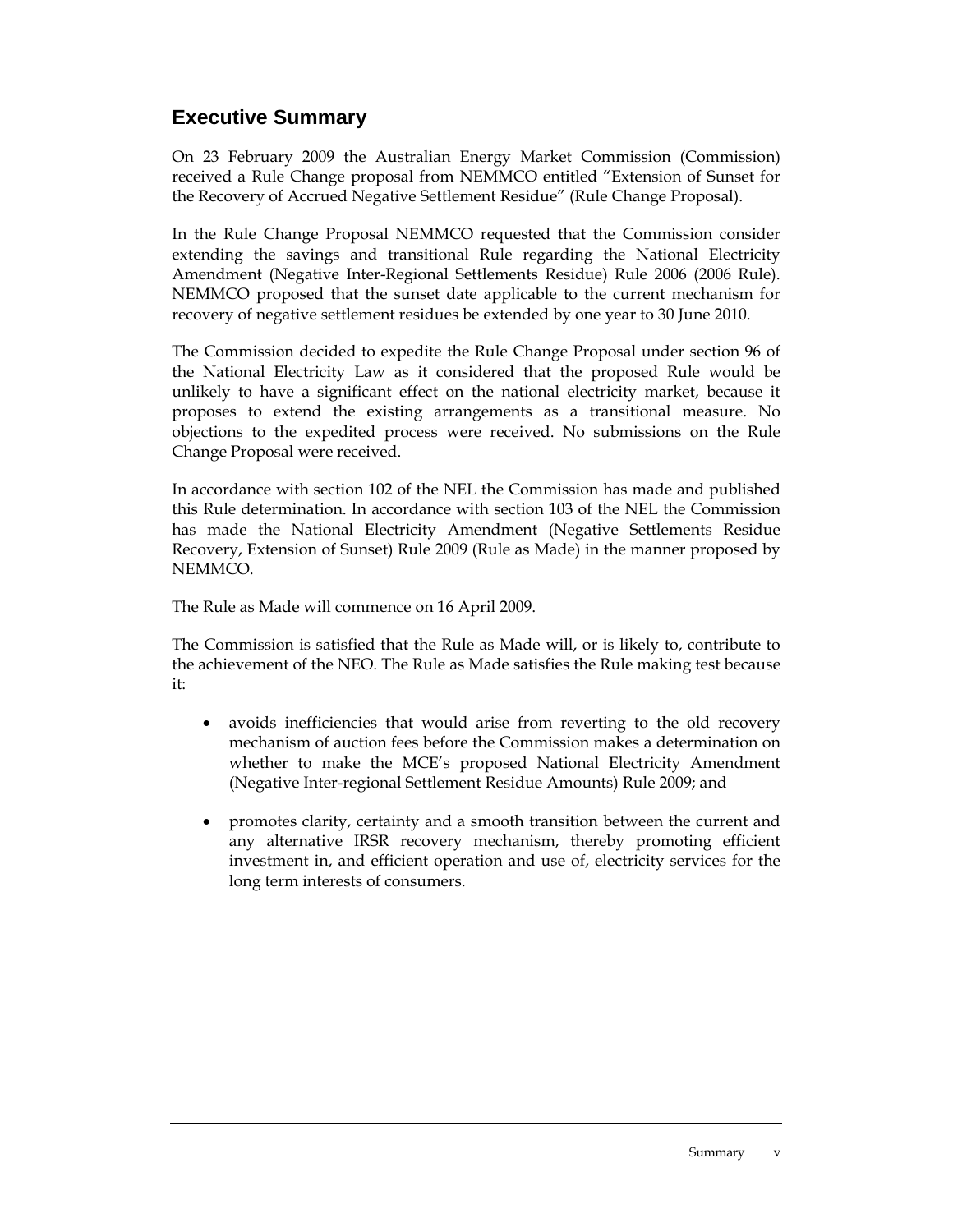This page has been intentionally left blank

vi Final Rule Determination - Negative Settlements Residue Recovery, Extension of Sunset Rule proposal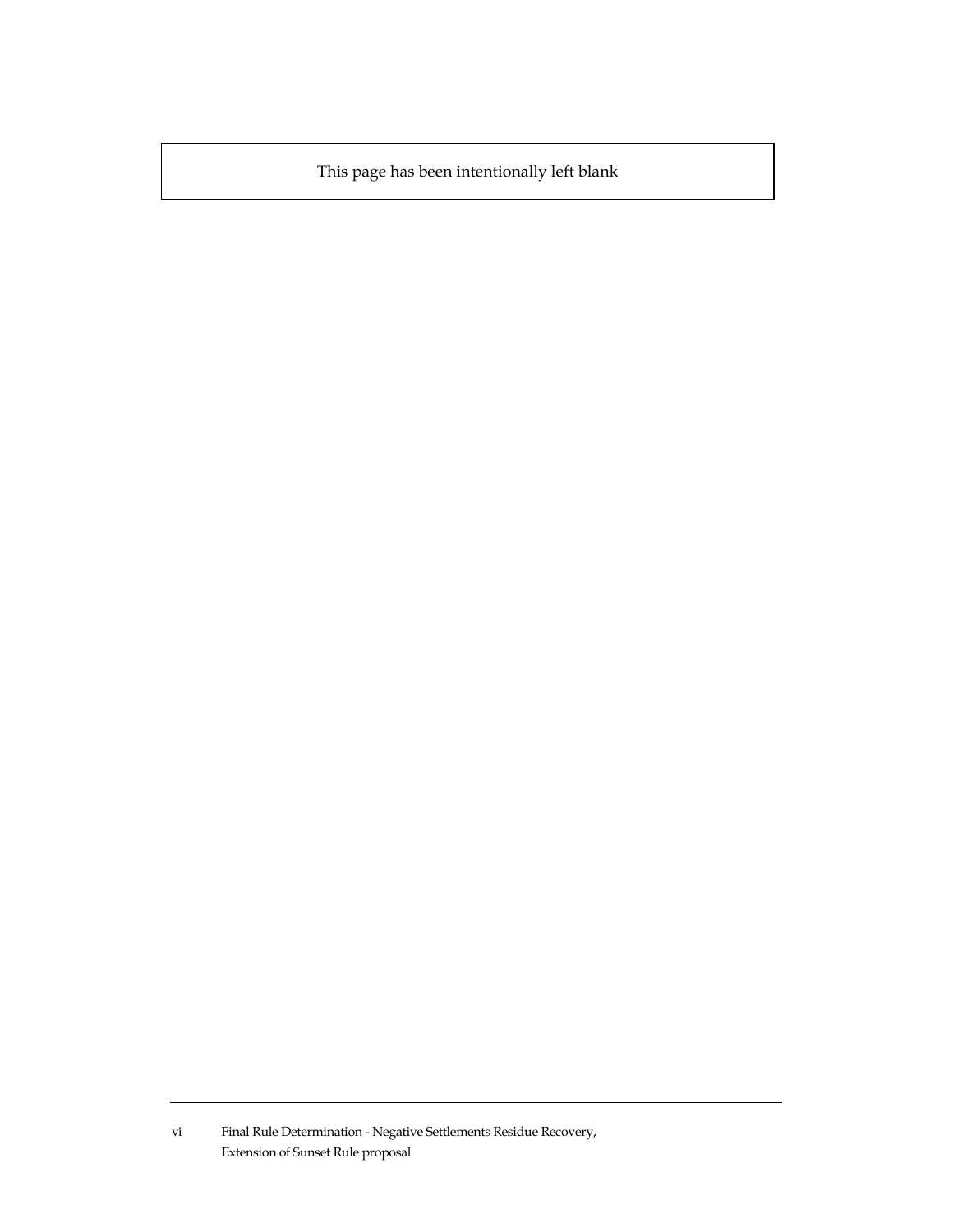## **1 NEMMCO's Rule Change Proposal**

#### **1.1 Proposal**

On 23 February 2009 the Australian Energy Market Commission (Commission) received a Rule Change proposal from NEMMCO entitled "Extension of Sunset for the Recovery of Accrued Negative Settlement Residue" (Rule Change Proposal).

In the Rule Change Proposal NEMMCO requested that the Commission consider extending the savings and transitional Rule regarding the *National Electricity Amendment (Negative Inter-Regional Settlements Residue) Rule 2006* (2006 Rule). NEMMCO proposed that the sunset date applicable to the current mechanism for recovery of negative settlement residues be extended by one year to 30 June 2010.<sup>1</sup>

NEMMCO submitted that the proposed Rule is non-controversial and therefore requested that the Rule-making process be expedited in accordance with section 96 of the National Electricity Law (NEL).2

#### **1.2 Problem to be addressed by the Rule Change Proposal**

lf the 2006 Rule is allowed to expire on the 30 June 2009, NEMMCO will be required to recover outstanding negative inter-regional settlements residue (IRSR) from future auction fees according to the method that was used prior to 2006 Rule coming into effect. NEMMCO considers that it would be inefficient to revert back to this method because:

- the Commission is considering the *National Electricity Amendment (Negative Interregional Settlements Residue Amounts) Rule 2009*, which proposes a longer term mechanism for the recovery of negative settlement residues. This proposed Rule change is part of a package of rule changes requested by the Ministerial Council on Energy (MCE) as part of its response to the Commission's Congestion Management Review(CMR) Final Report;<sup>3</sup>
- it would increase the cost of funding negative residue debt to NEMMCO due to the need to finance accrued residues;
- it would increase the potential for cross subsidies between current Settlements Residue Auction ( SRA) participants and future participants; and

<sup>1</sup> Rule Change Proposal, p.1

<sup>2</sup> Rule Change Proposal, p.1

 $3$  Please note that the Commission is scheduled to make a draft Rule determination on the Ministerial Council on Energy's (MCE's) proposed National Electricity Amendment (Negative Inter-regional Settlements Residue Amounts) Rule 2009. See MCE Rule Change Proposal, Arrangements for Managing Risks associated with Transmission Network Congestion (Implementation of the Rule Change Recommendations of the CMR), 16 February 2009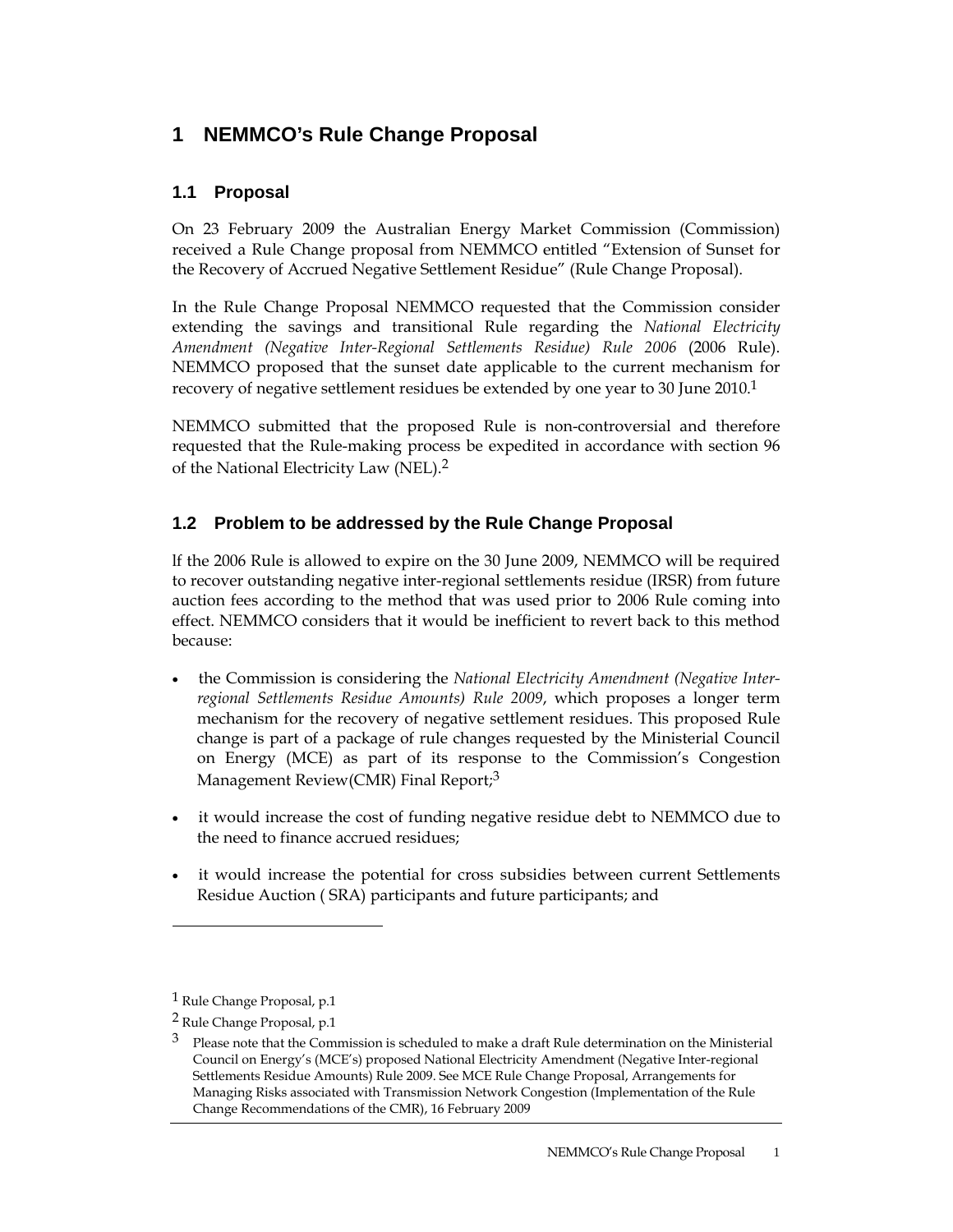• transitional complexities involved in reverting to the old method would be introduced unnecessarily, prior to the introduction of the new approach proposed by MCE based on the AEMC's recommendations in the Final Report for the CMR.4

NEMMCO also noted that the approaching relevant sunset date provides a very limited time for NEMMCO to manage the transition to any new methods arising out of the CMR Rule change request currently being considered by the Commission. The design of transitional arrangements such as the development of new systems and processes will only become clear when any new Rule is finalised, at which time the relevant sunset date will be very close, potentially leaving inadequate time for a properly managed transition.5

NEMMCO further noted the MCE's view that reverting back to recovering negative IRSR from auction fees would be inefficient and, if necessary, the relevant sunset date should be extended until the new recovery method could be implemented. The MCE expected that this should be given effect through a savings and transitional arrangement in the Negative Residue Draft Rule.<sup>6</sup>

NEMMCO discussed these matters with the Settlement Residue Committee (SRC) at its meeting on 6 February 2009. The SRC indicated that as consultation on the MCE's response to the recommendations of the CMR Final Report had not yet commenced, the SRC was concerned that the approaching relevant sunset date created uncertainty for participants as to how negative IRSR would be managed in the future. Accordingly, the SRC requested NEMMCO to progress a Rule change proposal to extend the relevant sunset date by 12 months.7

### **1.3 Proponent's Proposed Solution**

NEMMCO's proposed solution is to extend the sunset date applicable to the savings and transitional Rule regarding the 2006 Rule by one year to 30 June 2010.

## **1.4 Consultation**

On 5 March 2009, the Commission published a notice under section 95 of the NEL commencing initial consultation on the Rule Change Proposal and advising of its intention to expedite the Rule Change under section 96 of the NEL on the grounds that it is non-controversial, subject to the receipt of written objections. On 20 March 2009, the deadline for written objections closed and no objections were received.

<sup>4</sup> Rule Change Proposal, p.2

<sup>5</sup> Rule Change Proposal, p.2-3

<sup>6</sup> Rule Change Proposal, p.3 (see also MCE, Congestion Management Review: Ministerial Council on Energy Response to Australian Energy Market Commission Final Report, November 2008, p. 3.)

<sup>7</sup> Rule Change Proposal, p.3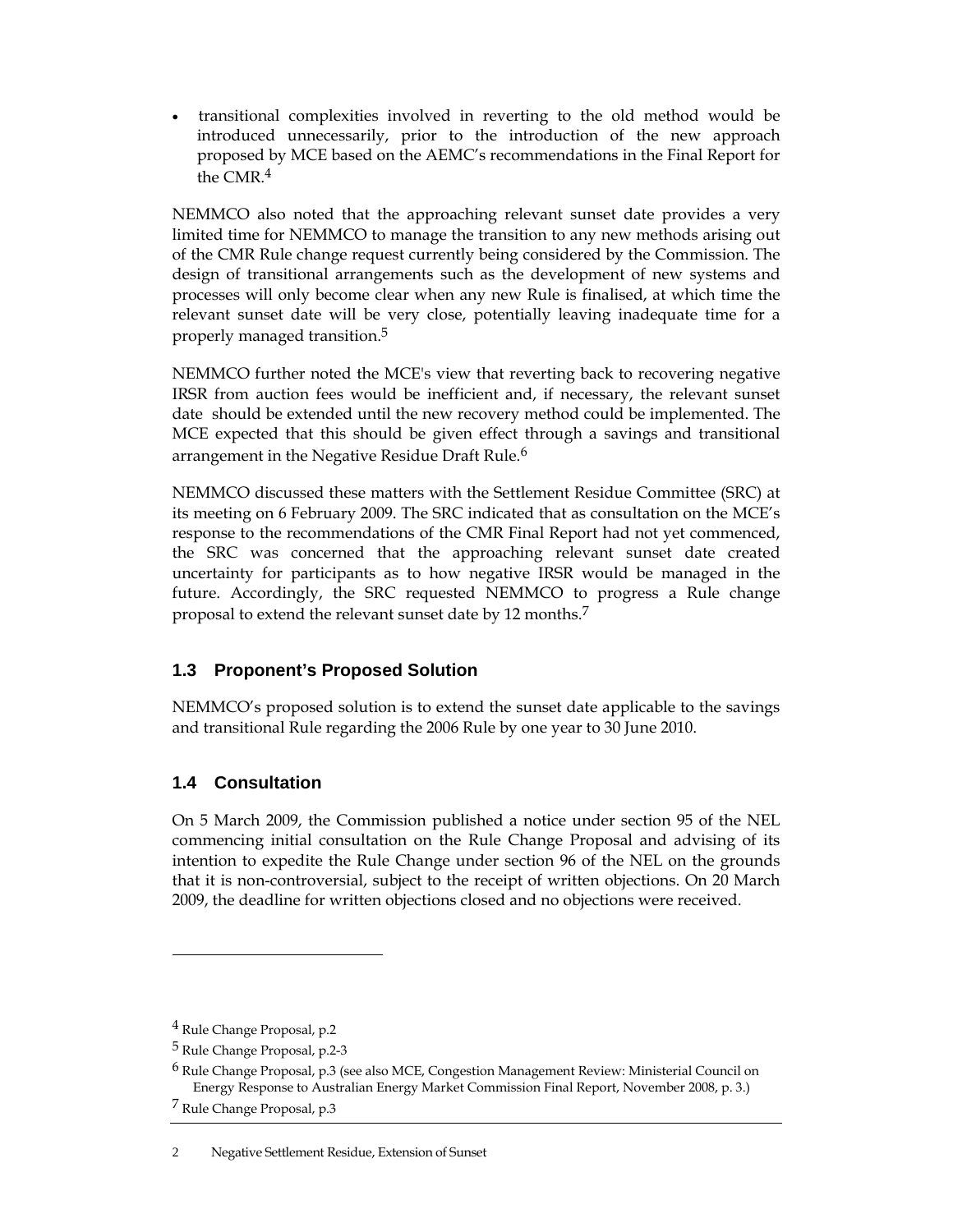The Commission considered that the proposed Rule would be unlikely to have a significant effect on the national electricity market as it proposes to extend the existing arrangements as a transitional measure. This will allow stakeholders to have more certainty as to which recovery mechanism will apply to negative settlements residue amounts and interest on these amounts until the Commission makes a determination on whether to make the MCE's proposed *National Electricity Amendment (Negative Inter-regional Settlement Residue Amounts) Rule 2009*.

On 3 April 2009, the submissions period for the Rule Change Proposal closed. The Commission received no submissions on the Rule Change Proposal.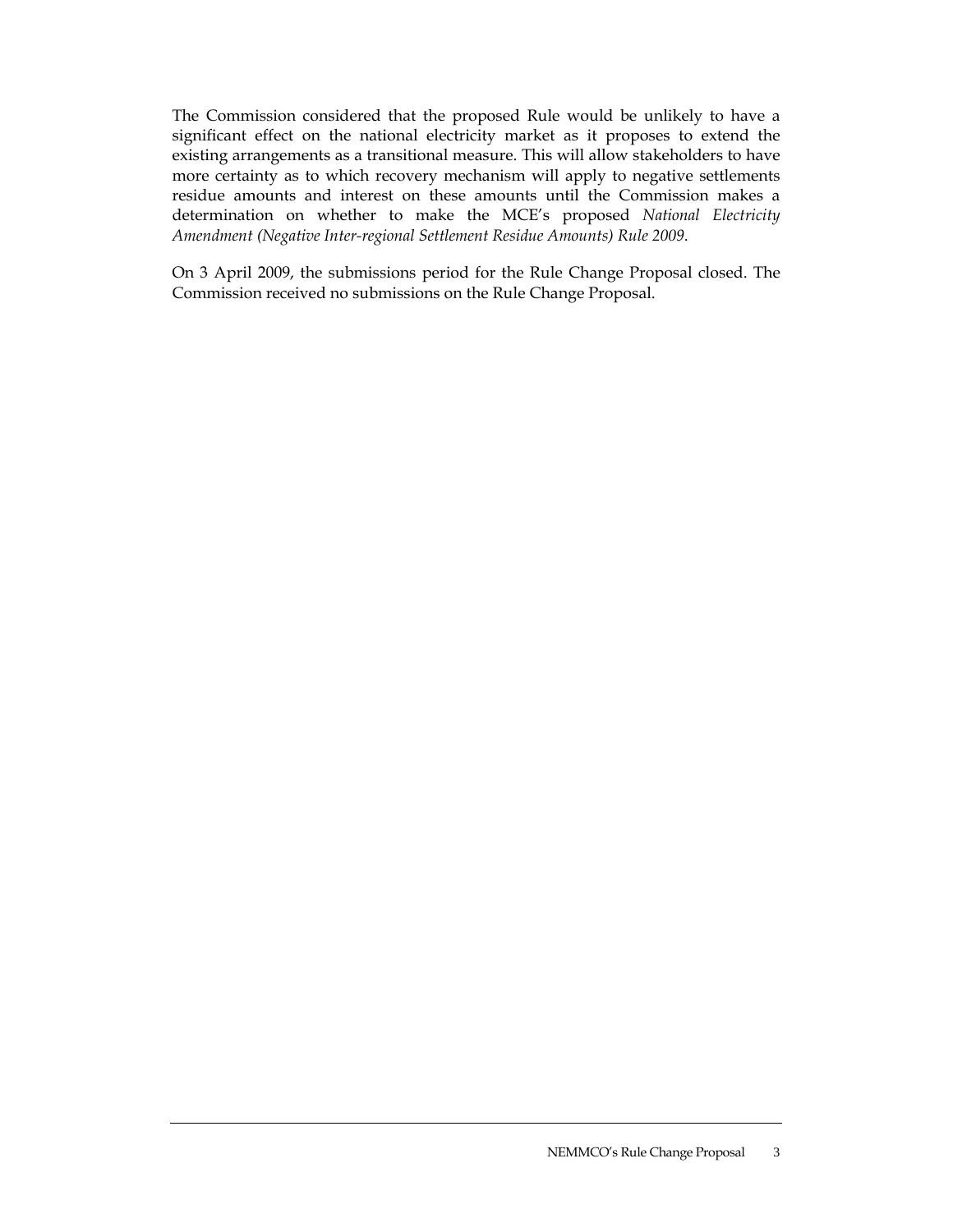This page has been intentionally left blank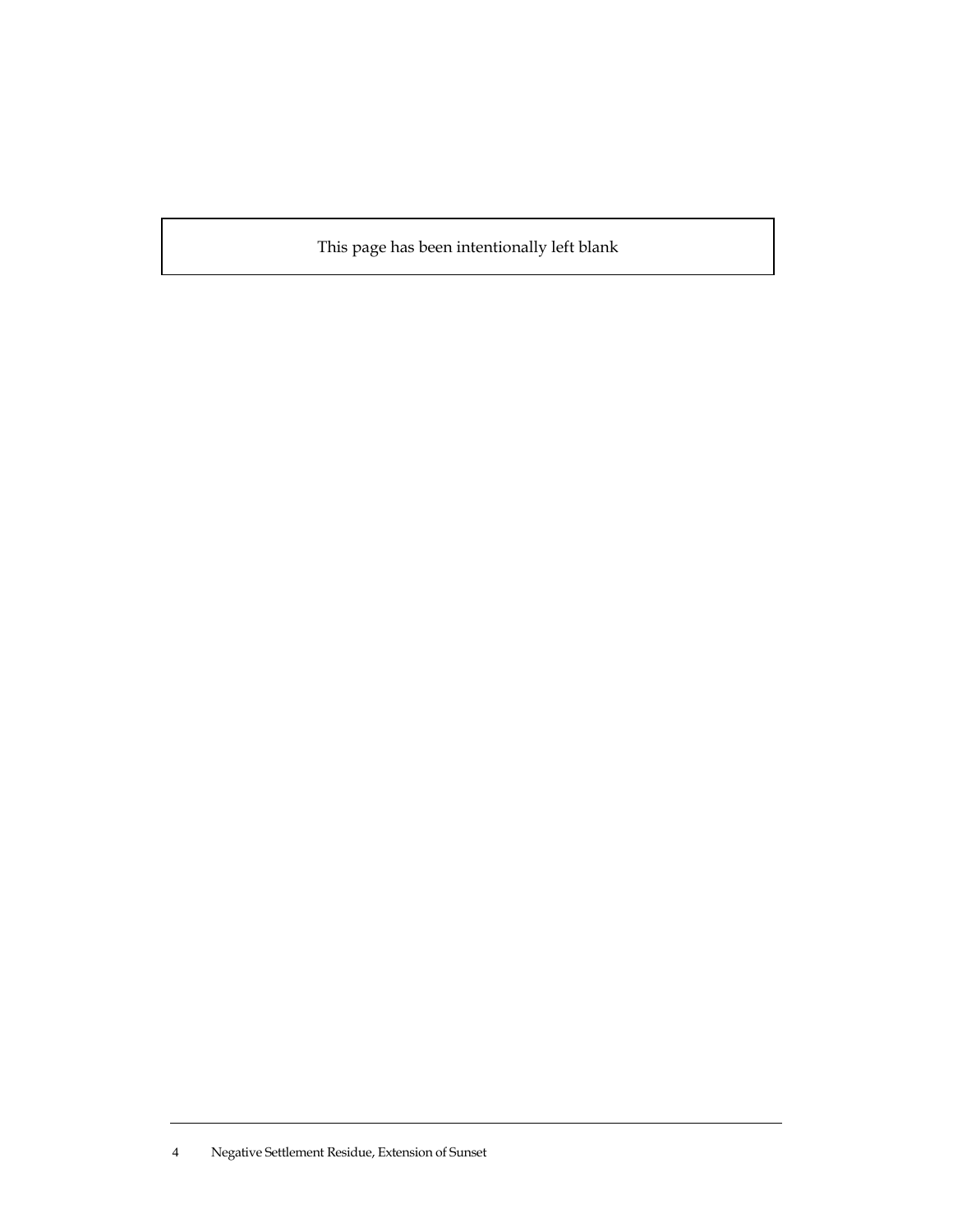# **2 Rule Determination**

### **2.1 Commission's Determination**

In accordance with section 102 of the NEL the Commission has made and published this Rule determination. In accordance with section 103 of the NEL the Commission has made the *National Electricity Amendment (Negative Settlements Residue Recovery, Extension of Sunset) Rule 2009* (Rule as Made) in the manner proposed by NEMMCO.

The Rule as Made will commence on 16 April 2009.

## **2.2 Commission's Considerations**

This Rule determination sets out the Commission's reasons for making the Rule as Made. In coming to its decision, the Commission has taken into account:

- the Commission's powers under the NEL to make the Rule as Made;
- the Rule Change Proposal and the proposed Rule;
- submissions on the proposed Rule (if any);
- the 2006 Rule and Rule Determination;  $8$

 $\overline{a}$ 

- the CMR Final Report and MCE Rule Change Request in response;
- any relevant MCE statement of policy principles; and
- the Commission's analysis as to the ways in which the Rule Change Proposal will, or is likely to, contribute to the National Electricity Objective (NEO) so that the Rule making test is satisfied.

The Commission is satisfied that the Rule as Made will, or is likely to, contribute to the achievement of the NEO. The Rule as Made satisfies the Rule making test because it:

- avoids inefficiencies that would arise from reverting to the old recovery mechanism of auction fees before the Commission makes a determination on whether to make the MCE's proposed *National Electricity Amendment (Negative Inter-regional Settlement Residue Amounts) Rule 2009*; and
- promotes clarity, certainty and a smooth transition between the current and any alternative IRSR recovery mechanism, thereby promoting efficient investment in, and efficient operation and use of, electricity services for the long term interests of consumers.

<sup>8</sup> AEMC 2006, *Negative Inter-Regional Settlements Residue,* Rule Determination, 30 March 2006 Sydney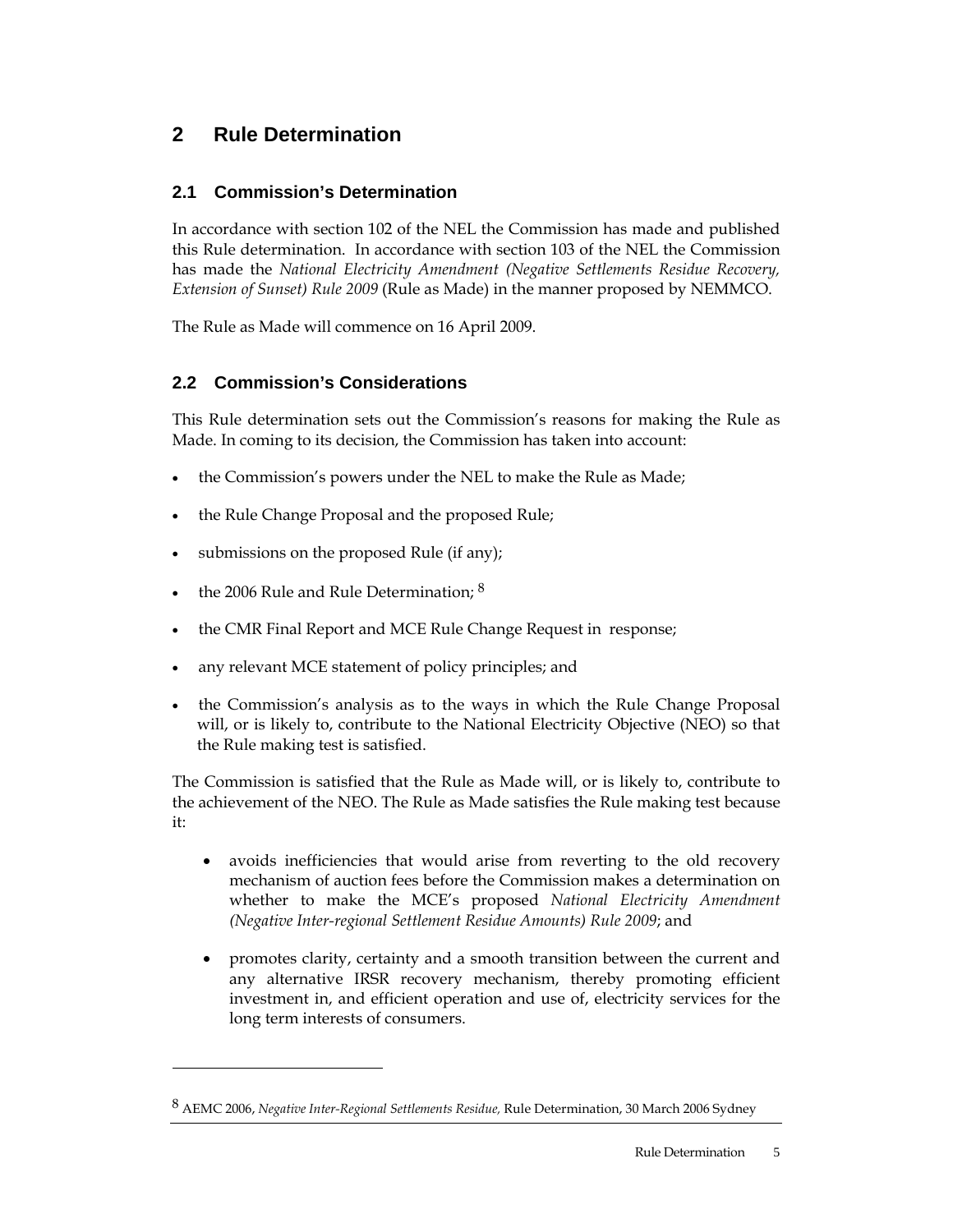### **2.3 Commission's power to make the Rule**

The Commission is satisfied that the Rule as Made falls within the subject matters for which the Commission may make Rules as set out in section 34 of the NEL and in Schedule 1 to the NEL. The proposed Rule is within:

- the matters set out in section  $34(1)(a)(i)$ , as it relates to the operation of the national electricity market; and
- the matters set out in item 34(a)of Schedule 1 of the NEL as it relates to the payment of money, including the payment of interest for the settlement of transactions for electricity or services purchased or supplied through the wholesale exchange operated and administrated by NEMMCO.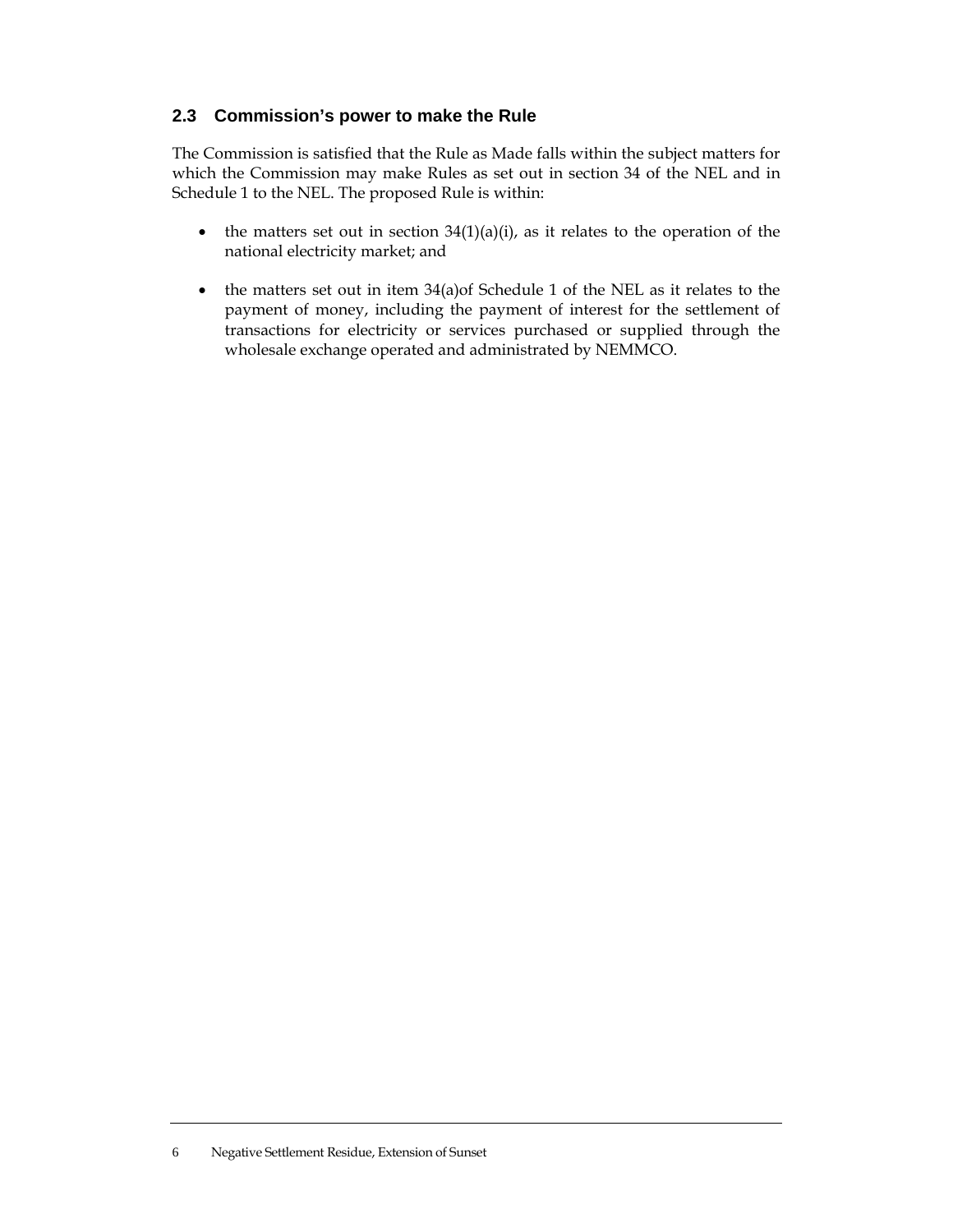# **3 Commission's Assessment Against NEL Criteria**

This Chapter sets out the Commission's assessment of the Rule Change Proposal and its reasons for making the Rule as Made.

## **3.1 Methodology**

In assessing any proposed Rule change against the NEL criteria, the counterfactual arrangements against which the Rule change is being compared in light of the NEO must be considered. In the present case, the relevant counterfactual would be to revert to the recovery mechanism of auction fees that was in place prior to the introduction of the 2006 Rule.

## **3.2 Rule making test and the National Electricity Objective**

The Rule making test states that the Commission may only make a Rule if it is satisfied that the Rule will, or is likely to, contribute to the achievement of the NEO.<sup>9</sup> The objective of the NEL is to promote efficient investment in, and efficient operation and use of, electricity services for the long term interests of consumers of electricity with respect to:

- price, quality, safety, reliability and security of supply of electricity; and
- the reliability, safety and security of the national electricity system.<sup>10</sup>

The NEO is founded on the concepts of economic efficiency (including productive, allocative and dynamic dimensions of efficiency), good regulatory practice (which refers to the means by which regulatory arrangements are designed and operated) as well as reliability, safety and security priorities. Of particular relevance for this Rule Change Proposal are the allocative dimensions of efficiency.

## **3.3 Background**

#### **3.3.1 Inter-Regional Settlements Residue**

In its capacity as market operator, NEMMCO pays generators for the electricity they produce and bills market customers for the electricity they consume. Producers and market customers within a region are settled at the same price, although different prices might exist between regions. This difference creates an "inter-regional settlement residue" (IRSR). Rights to this IRSR amount are sold by NEMMCO through a settlements residue auction (SRA) and are used by participants as a hedging instrument.

 $\overline{a}$ 

<sup>9</sup> See section 88(1) of the NEL

<sup>10</sup> See section 7 of the NEL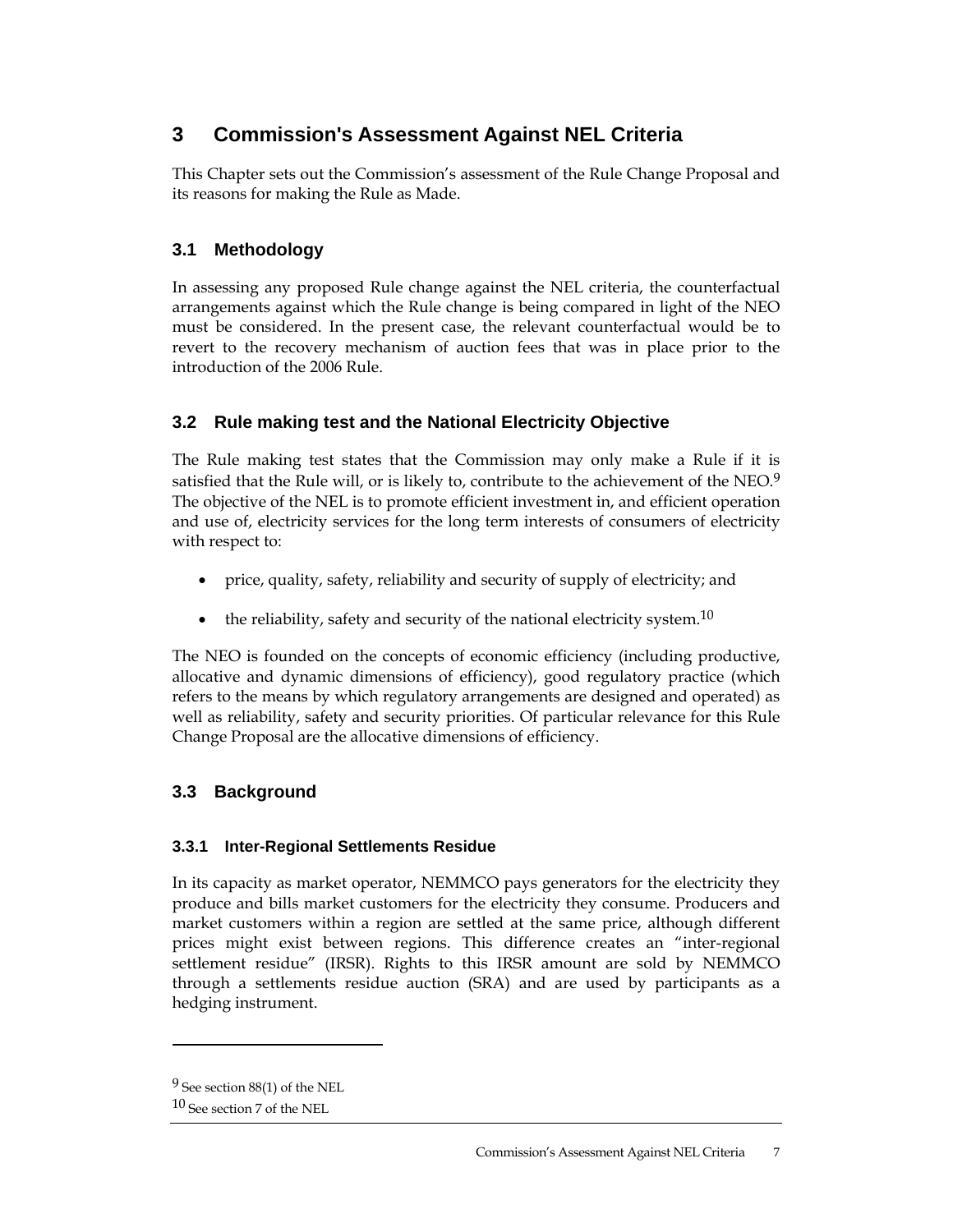A positive IRSR is created when electricity flows from a lower-priced region to a higher-priced region. Sometimes the dispatch produces an outcome in which electricity flows from a higher-priced region to a lower-priced region as a result of network constraints. This will create a "negative" settlement residue.

Although clause  $3.6.5(a)(4)(i)$  of the Rules is currently inactive, both it and clause  $3.6.5(4A)(i)$  which currently replaces it, allow NEMMCO to recover the negative IRSR amounts from the positive IRSR amounts arising in the same billing period.11 If the net of positive and negative IRSR amounts is negative for the billing period, the Rules currently provide different recovery arrangements, depending on whether the negative IRSR arose between 1 July 2006 and 30 June 2009 or after this time.

During the period commencing 1 July 2006 and ending 30 June 2009, clause 3.6.5(a)(4A)(ii) allows NEMMCO to recover any IRSR amount remaining unrecovered from the proceeds of the first auction after that billing period. Where this amount is insufficient, clause 3.6.5(a)(4A)(iii) allows NEMMCO to recover the outstanding amount from proceeds of successive auctions until the negative amount is recovered.12

During this same period clause  $3.6.5(a)(4B)$  also allows NEMMCO to recover the interest costs incurred in relation to unrecovered negative IRSR amounts from the proceeds of first auction after that billing period and then, if required, from the proceeds of successive auctions.

As it did prior to 1 July 2006, after the end of 30 June 2009 clause 3.6.5(c) reinstates clause  $3.6.5(a)(4)$  so that NEMMCO is to recover any net negative IRSR left after the billing period from future auction expense fees (not proceeds). These fees are paid by persons eligible to participate in the settlements auction. Clause  $3.6.5(a)(4)(ii)$  allows NEMMCO to recover any net negative IRSR from the network service providers who would have received positive IRSR amounts, were it not for NEMMCO's recovery of negative IRSR amounts.

#### **3.3.2 Negative Inter-Regional Settlements Residue Rule 2006**

Prior to the 2006 Rule, negative IRSR amounts were recovered from future auction fees. Under the 2006 Rule, clause 3.6.5 (a)(4A) requires NEMMCO to recover negative IRSR amounts from future auction proceeds, thereby reducing:

- the cost of funding of negative residue debt, including interest payments; and
- cross subsidies that occurred between current auction participants and future ones. These cross subsidies occurred because the previous recovery method used to take up to three years to fully recover negative IRSR accrued on a certain day. Therefore, SRA unit holders were paying for market outcomes that occurred up to three years earlier.

 $\overline{a}$ 

 $11$  A billing period begins with the first trading interval on a Sunday and ends on with the last trading interval on a Saturday.

 $12$  See also clause 11.1(c) of the Rules.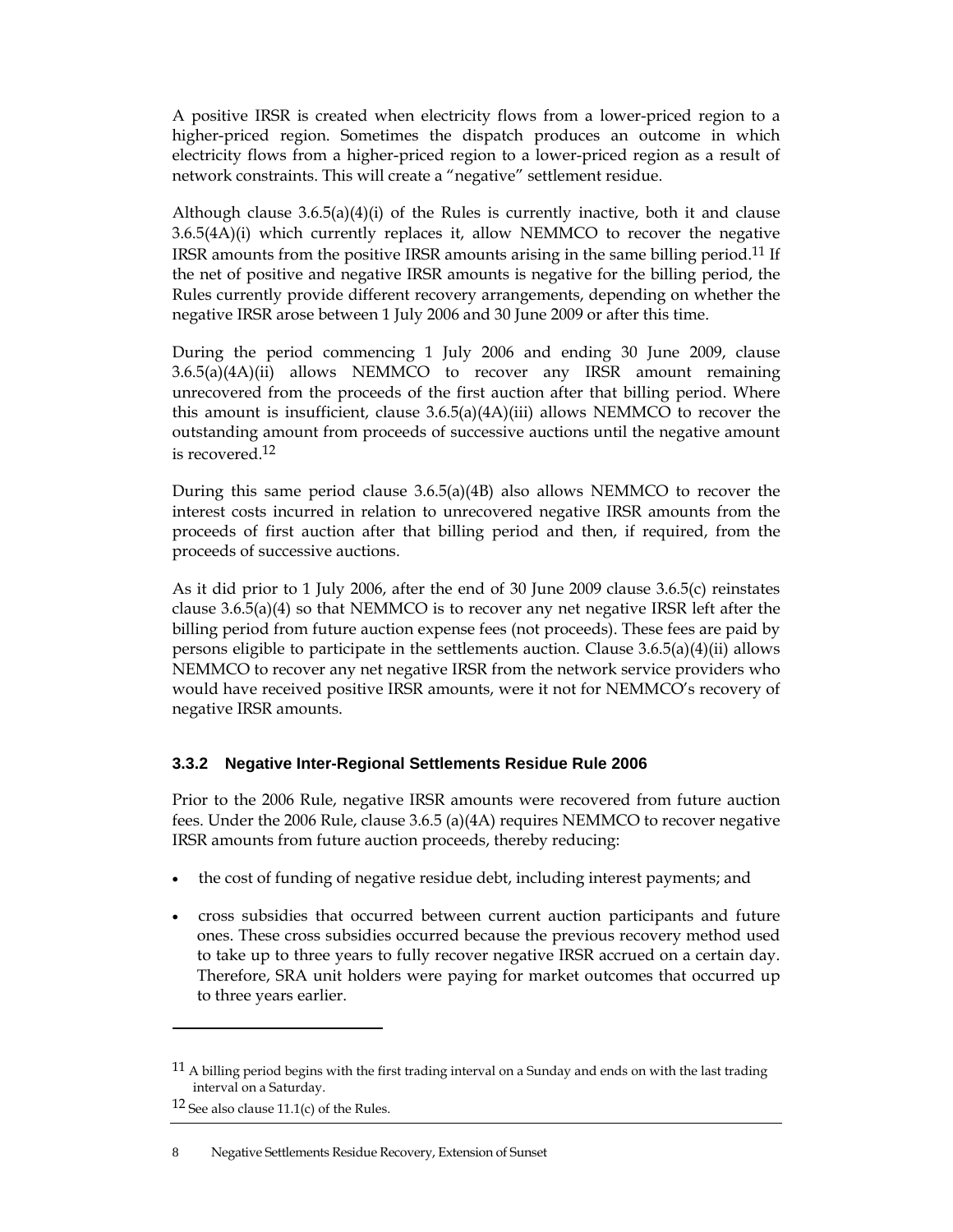At the time of making the 2006 Rule, the Commission noted a number of issues raised by participants concerning the SRA and inter-regional financial trading arrangements in the National Electricity Market (NEM) and indicated that these would be more appropriately addressed in the CMR (see below section). Consequently, the Commission inserted a sunset clause (clause 3.6.5.(c)) into the Rules which was intended to limit "...the application of this new regime to three years from its commencement."<sup>13</sup> Hence, these provisions (particularly rule 11.1) were included with the intention of providing stakeholders the opportunity to consider longer term solutions.

#### **3.3.3 Congestion Management Review**

Following its review of congestion management in the NEM the Commission published the CMR Final Report on 16 June 2008. Included in the CMR Final Report was the draft *National Electricity Amendment (Negative Inter-Regional Settlements Residue Amounts) Rule.* This proposed Rule includes proposed amendments to the Rules concerning the funding of negative settlement residues. The Commission is currently considering this proposed Rule as part of the MCE rule change request responding to the output of the CMR.

#### **3.3.4 Smooth Transition**

NEMMCO considers that reverting to the old method prior to the introduction of the new approach proposed by the Commission in its Final Report would introduce unnecessary transitional complexities.14

NEMMCO also notes that the approaching point in time at which the sunset provision will expire the current arrangements for recovering negative IRSR provides a very limited time for it to manage the transition to the method proposed in the Commission's CMR Final Report.<sup>15</sup> The design of transitional arrangements such as the development of new systems and processes will only become clear when the Rule proposed by the MCE in response to the CMR Final Report is finalised, at which time the sunset period will be very close, potentially leaving inadequate time for a properly managed transition.

#### **3.3.5 Inefficiency**

Responding to the recommendations contained in the CMR final Report the MCE stated that:

… it would be inefficient to revert to the old recovery mechanism of auction fees and therefore the current sunset should, if necessary, be extended until

<sup>13</sup> AEMC 2006, *Negative Inter-regional Settlements Residue,* Rule Determination 30 March 2006, Sydney Rule 2006, p2.

<sup>14</sup> Rule Change Proposal, p.2

<sup>15</sup> Rule Change Proposal, p.2-3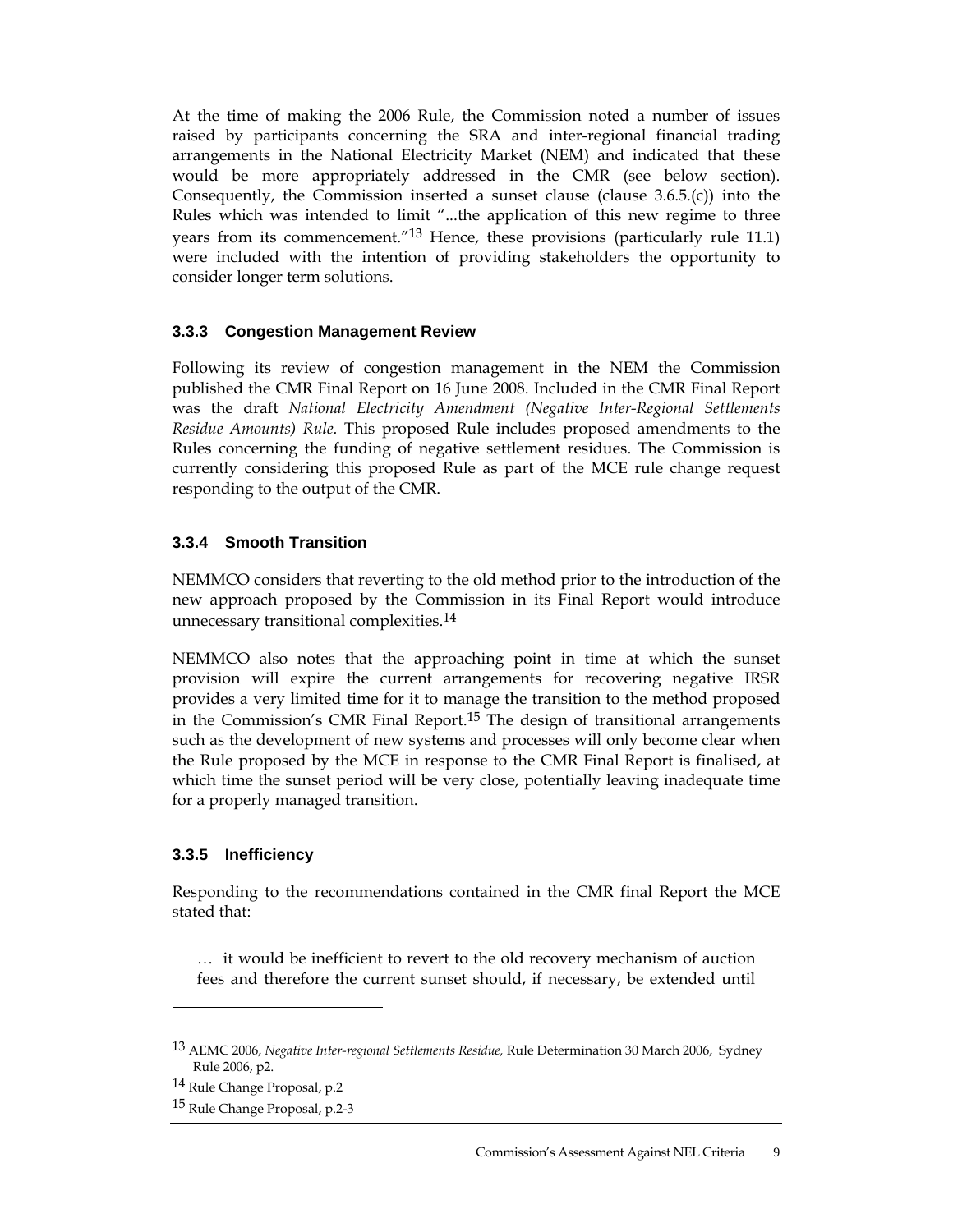the new recovery mechanism can be implemented. This should be given effect through a savings and transitional arrangement in the Negative Residue Draft Rule …16

NEMMCO considers that it would be inefficient to revert back to the old recovery mechanism of auction fees because:

- the Commission is shortly expected to commence consultation on the MCE's proposed *National Electricity Amendment (Negative Inter-regional Settlement Residue Amounts) Rule* which proposes a longer term mechanism for the recovery of negative settlement residues;
- it would increase the cost of funding negative residue debt to NEMMCO due to the need to finance accrued residues, including interest payments; and
- it would increase the potential for cross subsidies between current SRA participants and future participants.17

#### **3.3.6 Market Uncertainty**

NEMMCO reported that, at its meeting on 6 February 2009, the SRC indicated to NEMMCO that as consultation on the MCE's response to the recommendations of the CMR Final Report had not yet commenced, it was concerned that the approaching point in time at which the sunset provision will expire the current arrangements for recovering negative IRSR created uncertainty for participants as to how negative IRSR would be managed in the future.

#### **3.4 Comment**

No submissions were received during the consultation period for this Rule change.

The Commission notes:

- the background and circumstances relating to the Rule Change Proposal;
- the issues raised by NEMMCO and by the MCE in its response to the CMR Final Report regarding the need to avoid inefficiency that would arise from reverting to the old recovery mechanism of auction fees; and
- the potential for uncertainty amongst market participants as to how negative IRSR would be managed, given the pending sunset of the 2006 Rule, the Rule changes recommended in the CMR Final Report and the MCE's response.

The Commission acknowledges and accepts that to revert back to the old recovery mechanism of auction fees would impede a smooth transition to any alternative

 $\overline{a}$ 

<sup>16</sup> MCE, Congestion Management Review: Ministerial Council on Energy Response to Australian Energy Market Commission Final Report, November 2008, p. 3.

<sup>17</sup> Rule Change Proposal, p.2